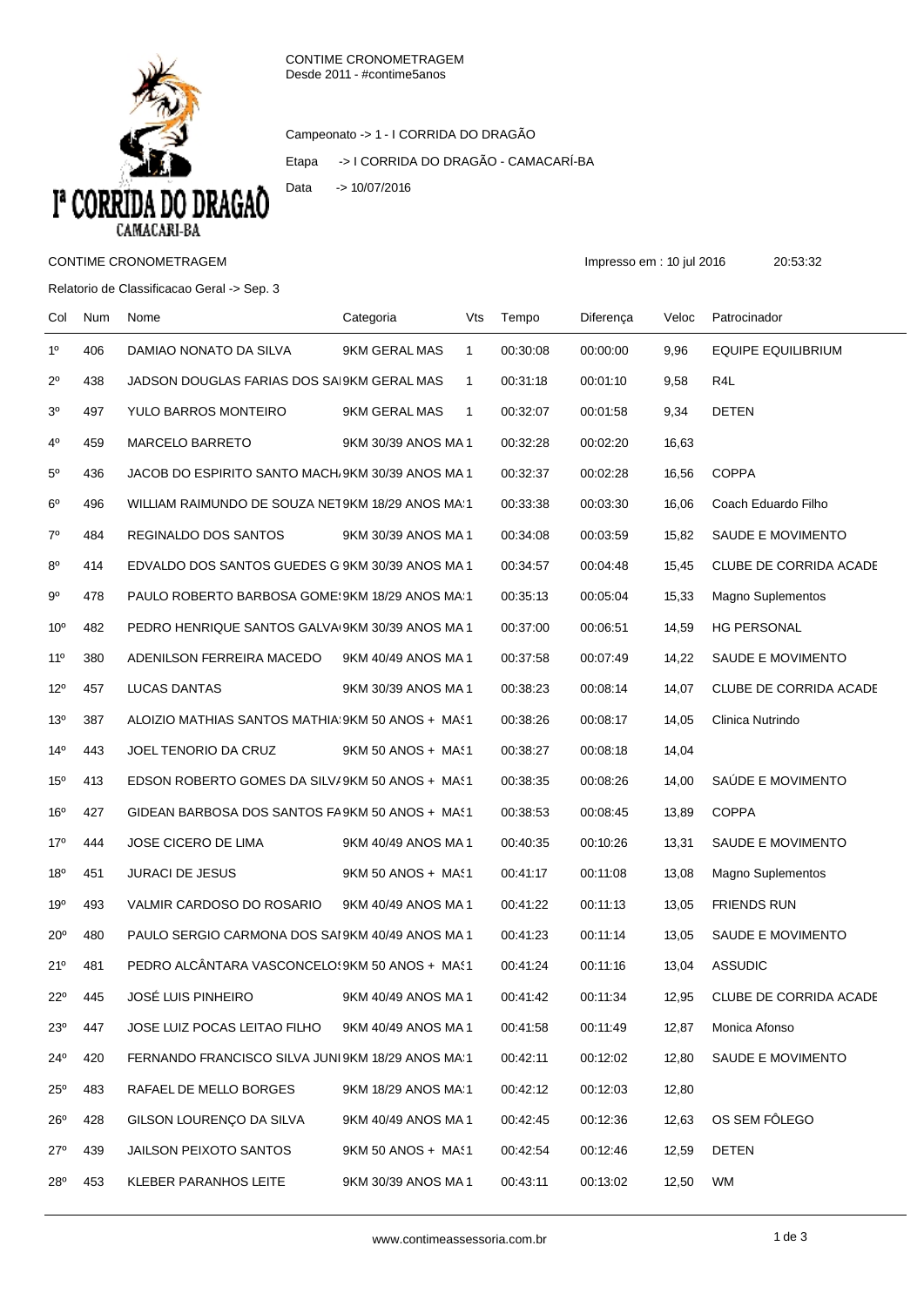| 29°             | 452 | JUTORIB BITTENCOURT TRINDADE 9KM 30/39 ANOS MA 1   |                                 | 00:43:16 | 00:13:07 | 12,48 | CLUBE DE CORRIDA ACADE        |
|-----------------|-----|----------------------------------------------------|---------------------------------|----------|----------|-------|-------------------------------|
| 30 <sup>o</sup> | 429 | GUSTAVO CHRISTENSEN ORTIZ DE9KM 30/39 ANOS MA 1    |                                 | 00:43:33 | 00:13:24 | 12,40 |                               |
| 31°             | 392 | ANTONIO CORDEIRO                                   | 9KM 50 ANOS + MAS1              | 00:43:47 | 00:13:38 | 12,33 | SAUDE E MOVIMENTO             |
| $32^{\circ}$    | 422 | FLAVIO BARRETO DA SILVA MOURA 9KM 30/39 ANOS MA 1  |                                 | 00:43:56 | 00:13:47 | 12,29 | Coach Flavio Moura            |
| 33 <sup>0</sup> | 469 | MARIO ALVES DOS MONTES-CORTE9KM 50 ANOS + MAS1     |                                 | 00:44:12 | 00:14:03 | 12,22 | SAUDE E MOVIMENTO             |
| 34°             | 442 | JOANILDO GONÇALVES BITENCOUR9KM 50 ANOS + MAS1     |                                 | 00:44:16 | 00:14:07 | 12,20 | Avulso                        |
| $35^\circ$      | 474 | NATANAEL COUTO DA SILVA                            | 9KM 30/39 ANOS MA1              | 00:44:21 | 00:14:12 | 12,18 | SAUDE E MOVIMENTO             |
| $36^{\circ}$    | 403 | <b>CLAYTON DOS SANTOS RIBEIRO</b>                  | 9KM 30/39 ANOS MA 1             | 00:44:28 | 00:14:19 | 12,14 | Os sem folêgos                |
| $37^\circ$      | 425 | <b>GERVASIO RIBEIRO CEZAR</b>                      | 9KM 50 ANOS + MAS1              | 00:44:37 | 00:14:28 | 12,10 | SAUDE E MOVIMENTO             |
| 38°             | 441 | JEFERSON NASCIMENTO DOS SAN 9KM 30/39 ANOS MA 1    |                                 | 00:44:38 | 00:14:29 | 12,10 | <b>WM</b>                     |
| 39°             | 391 | ANDRÉ QUINTELA DE CERQUEIRA (9KM 18/29 ANOS MA 1   |                                 | 00:44:40 | 00:14:31 | 12,09 | <b>BAHIA NORTE</b>            |
| 40 <sup>o</sup> | 485 | RICARDO MACEDO                                     | 9KM 40/49 ANOS MA 1             | 00:45:03 | 00:14:54 | 11,99 | Beija-Flor Runners            |
| 41°             | 568 | ALBERICO PEREIRA BEZERRO                           | 9KM 18/29 ANOS MA:1             | 00:45:08 | 00:15:00 | 11,96 |                               |
| 42°             | 398 | CARLOS ROBERTO LOBO                                | 9KM 50 ANOS + MAS1              | 00:45:25 | 00:15:16 | 11,89 | Lobo                          |
| 43°             | 495 | VANDERSON SANTOS FERREIRA                          | 9KM 30/39 ANOS MA 1             | 00:46:06 | 00:15:57 | 11,71 |                               |
| 44°             | 435 | IVAN DOS SANTOS LOPES CARDOS 9KM 30/39 ANOS MA 1   |                                 | 00:46:13 | 00:16:04 | 11,68 |                               |
| 45°             | 382 | AILTON F SANT'ANNA                                 | 9KM 30/39 ANOS MA1              | 00:46:13 | 00:16:04 | 11,68 | <b>BAHIA NORTE</b>            |
| 46 <sup>°</sup> | 477 | PAULO JUNQUEIRA QUEIROZ ZILVA 9KM 50 ANOS + MAS1   |                                 | 00:46:17 | 00:16:08 | 11,67 | SAUDE E MOVIMENTO             |
| 47°             | 401 | CIJALE RODRIGUES MUCAIA DA SIL 9KM 30/39 ANOS MA 1 |                                 | 00:46:30 | 00:16:21 | 11,61 |                               |
| 48°             | 394 | ANTONIO FERNANDO DO CARMO C 9KM 50 ANOS + MAS1     |                                 | 00:46:31 | 00:16:23 | 11,61 | DETEN                         |
| 49°             | 450 | JUNALDO OLIVEIRA DOS SANTOS 9KM 40/49 ANOS MA 1    |                                 | 00:46:32 | 00:16:23 | 11,60 | Os sem folego                 |
| $50^{\circ}$    | 448 | JOSE RAIMUNDO DE CARVALHO SA9KM 50 ANOS + MAS1     |                                 | 00:46:37 | 00:16:29 | 11,58 | DETEN                         |
| $51^{\circ}$    | 418 | ERINALDO MARTINS DA SILVA                          | 9KM 40/49 ANOS MA1              | 00:47:01 | 00:16:52 | 11,49 | <b>CLUBE DE CORRIDA ACADE</b> |
| $52^{\circ}$    | 470 | MARIO IVO FIUZA DE JESUS                           | 9KM 50 ANOS + MAS1              | 00:47:07 | 00:16:58 | 11,46 |                               |
| $53^\circ$      | 386 | ALMIR RODRIGUES DA SILVA                           | 9KM 50 ANOS + MAS1              | 00:48:20 | 00:18:11 | 11,17 | Kordsa                        |
| 54°             | 471 | MARLUI SANTOS PEREIRA SANTOS 9KM 50 ANOS + MAS1    |                                 | 00:48:23 | 00:18:14 | 11,16 |                               |
| $55^\circ$      | 400 | CASTILIANO REIS LOPES                              | 9KM 50 ANOS + MAS1              | 00:48:32 | 00:18:23 | 11,13 |                               |
| $56^{\circ}$    | 565 | ROGÉRIO SILVA COSTA                                | 9KM GERAL MAS<br>$\overline{1}$ | 00:48:57 | 00:18:48 | 6,13  | CIPE POLO                     |
| $57^\circ$      | 476 | PAULO CEZAR SILVA MENDES                           | 9KM 50 ANOS + MAS1              | 00:49:03 | 00:18:54 | 11,01 | DETEN                         |
| $58^{\circ}$    | 456 | LOURIVAL NADAL ALVES NETO                          | 9KM 40/49 ANOS MA 1             | 00:49:04 | 00:18:55 | 11,01 | DETEN                         |
| 59°             | 395 | ARTHUR FRANCISCO COSTA RAMA 9KM 18/29 ANOS MA:1    |                                 | 00:49:15 | 00:19:06 | 10,96 | DOW BRASIL                    |
| $60^{\circ}$    | 463 | <b>MARCIO BONIFACIO</b>                            | 9KM 30/39 ANOS MA 1             | 00:49:20 | 00:19:11 | 10,95 | MONICA AFONSO TREINAM         |
| 61°             | 405 | CRISTIANO ROCHA DA SILVA                           | 9KM 30/39 ANOS MA 1             | 00:49:55 | 00:19:46 | 10,82 | <b>BIBI Gourmet</b>           |
| $62^{\circ}$    | 399 | CARLOS ROBERTO MAIA                                | 9KM 50 ANOS + MAS1              | 00:50:04 | 00:19:55 | 10,79 | RENATO MAIA                   |
| $63^{\circ}$    | 479 | PAULO ROBERTO SACRAMENTO                           | 9KM 18/29 ANOS MA 1             | 00:50:11 | 00:20:03 | 10,76 | PARANAPANEMA                  |
| 64°             | 487 | ROZILDO LUZ                                        | 9KM 40/49 ANOS MA 1             | 00:50:34 | 00:20:25 | 10,68 |                               |
| $65^{\circ}$    | 563 | SALATIEL BARROS TAVARES                            | 9KM 30/39 ANOS MA 1             | 00:50:54 | 00:20:45 | 10,61 |                               |